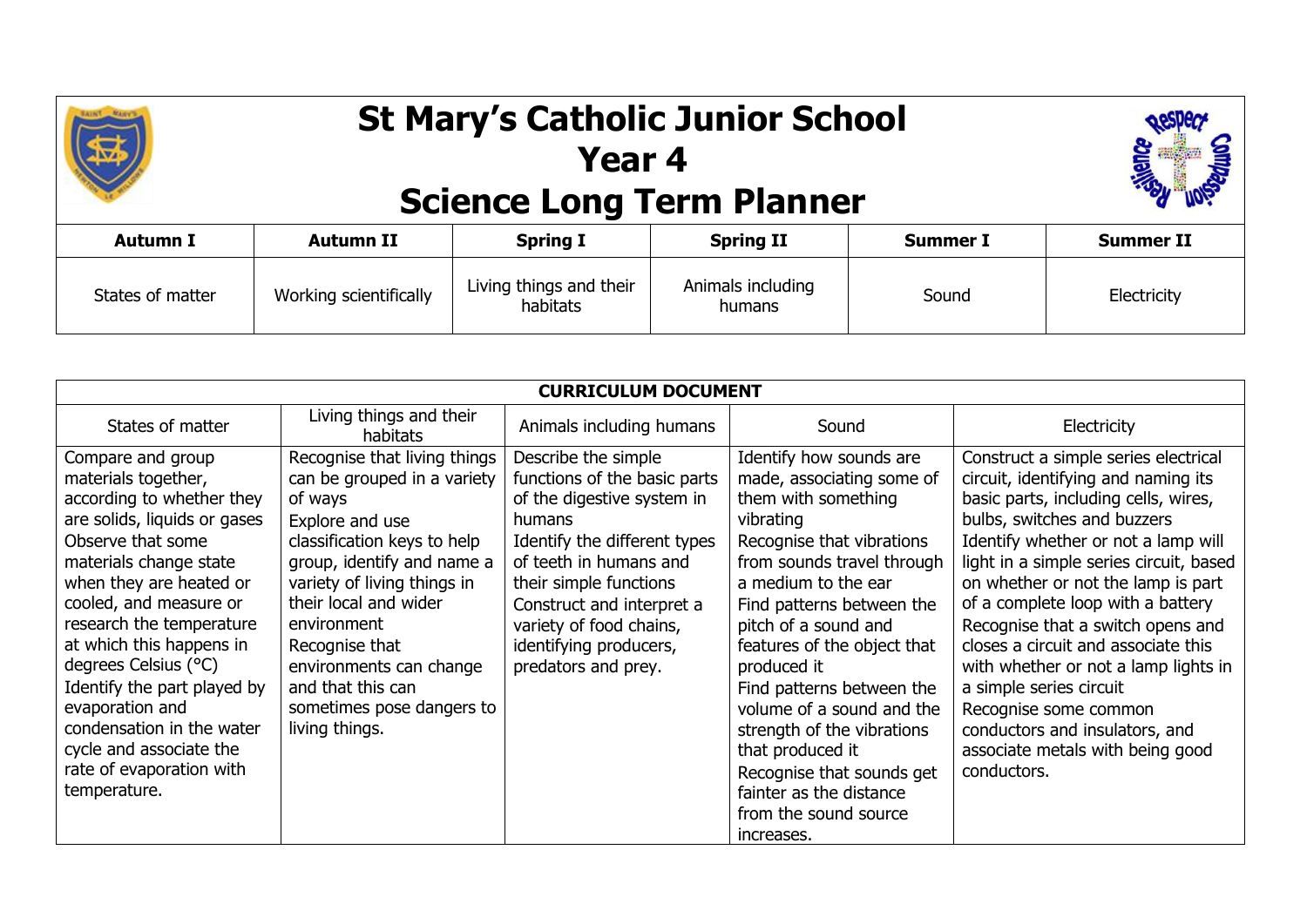| <b>CURRICULUM ENTITLEMENT</b>                 |                                                                                          |                                                                                                                                |                                                                                                                                                                                                                                                                                                                                                                                                                                                                                                                                        |  |
|-----------------------------------------------|------------------------------------------------------------------------------------------|--------------------------------------------------------------------------------------------------------------------------------|----------------------------------------------------------------------------------------------------------------------------------------------------------------------------------------------------------------------------------------------------------------------------------------------------------------------------------------------------------------------------------------------------------------------------------------------------------------------------------------------------------------------------------------|--|
|                                               | <b>Key Scientific Knowledge</b>                                                          | <b>Vocabulary</b>                                                                                                              | Assessment Criteria - 'Can I? statements'                                                                                                                                                                                                                                                                                                                                                                                                                                                                                              |  |
| <b>States of</b><br><b>Matter</b>             | <b>Water Cycle</b><br>$\bullet$<br>Solids, Liquids and Gases<br>$\bullet$<br>Use of Heat | Water cycle<br>Molecule<br>Solute<br>Solvent<br>Evaporation<br>Condensation<br>Water vapour<br>distillation                    | • Can I compare and group materials together,<br>according to whether they are solids, liquids or gases?<br>Can I observe that some materials change state when<br>$\bullet$<br>they are heated or cooled?<br>Can I measure or research the temperature at which<br>things heat or cool in degrees Celsius (°C)<br>Can I identify the part played by evaporation and<br>$\bullet$<br>condensation in the water cycle and associate the rate<br>of evaporation with temperature?                                                        |  |
| <b>Living things</b><br>and their<br>habitats | Classification keys<br>$\bullet$                                                         | Classify<br>Vertebrate<br>Invertebrate<br>Cold-blooded<br>Warm-blooded<br>Sample<br>Exoskeleton<br>creature                    | Can I recognise that living things can be grouped in a<br>$\bullet$<br>variety of ways?<br>Can I explore and use classification keys to help group,<br>$\bullet$<br>identify and name a variety of living things in their<br>local and wider environment?<br>Can I recognise that environments can change and<br>$\bullet$<br>that this can sometimes pose dangers to living things?                                                                                                                                                   |  |
| <b>Animals</b><br><b>Including</b><br>humans  | Digestive system<br>$\bullet$<br>Human teeth<br>$\bullet$<br>Food chains                 | Salivary gland<br>Oesophagus<br><b>Intestines</b><br>Food pyramid<br><b>Nutrient</b><br>Vitamin<br><b>Digest</b><br>decomposer | Can I describe the simple functions of the basic parts<br>$\bullet$<br>of the digestive system in humans?<br>Can I identify the different types of teeth in humans<br>and their simple functions?<br>Can I construct and interpret a variety of food chains,<br>identifying producers, predators and prey?                                                                                                                                                                                                                             |  |
| <b>Sound</b>                                  | Vibrations<br>$\bullet$<br>Sound travel<br>$\bullet$<br>Pitch and volume<br>$\bullet$    | Vibration<br>Speed of sound<br>Soundproof<br>Soundwave<br>Frequency<br>Decibel<br>Eardrum<br>pitch                             | Can I identify how sounds are made, associating some<br>of them with something vibrating?<br>Can I recognise that vibrations from sounds travel<br>$\bullet$<br>through a medium to the ear?<br>Can I find patterns between the pitch of a sound and<br>$\bullet$<br>features of the object that produced it?<br>Can I find patterns between the volume of a sound and<br>$\bullet$<br>the strength of the vibrations that produced it?<br>Can I recognise that sounds get fainter as the distance<br>from the sound source increases? |  |